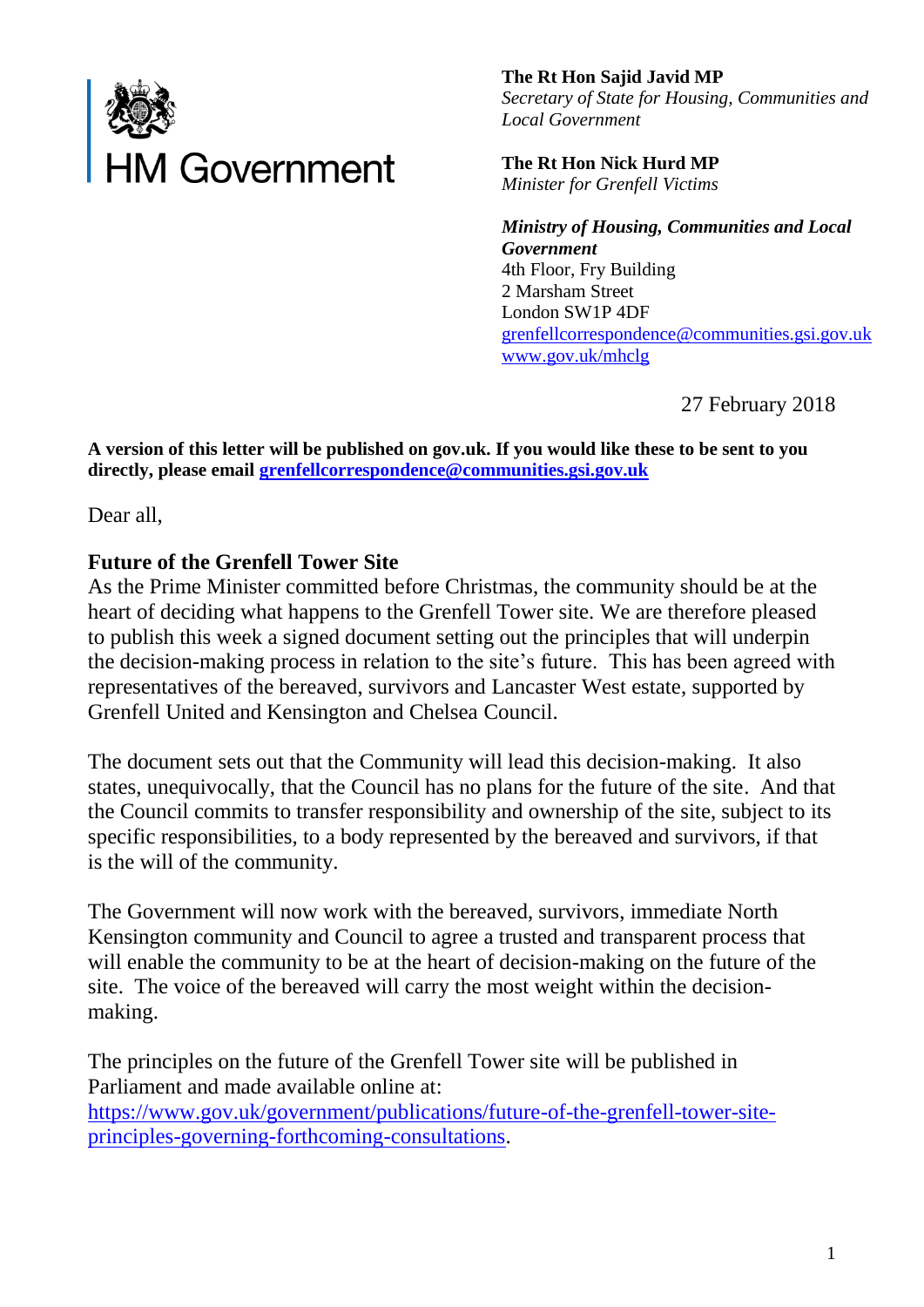## **Future of Grenfell Tower**

We also understand the concerns, particularly from bereaved families, about how decisions on Grenfell Tower will be made, prior to the outcome of the process to determine the future of the site.

Public authorities have specific responsibilities to ensure the health and safety, security and ongoing investigations on the site. This means that management of the Tower is separate to the principles we have agreed to determine the longer-term future of the site.

Because of this, we also wanted to write on behalf of Government, the Council and the independent site management team, to provide reassurance on how the bereaved, survivors and immediate North Kensington community will be engaged in matters relating to management of the Tower.

Such engagement will be led by Nick Hurd, the Minister for Grenfell Victims, and Doug Patterson, Chief Executive of London Borough of Bromley (the lead for site management who has taken over from Michael Lockwood). This will include:

- 1. Providing information and regular updates on matters of general interest to the community, such as safety and security of the Tower, timing of the police investigation and progress in covering the Tower.
- 2. Listening to feedback on any matters of general interest or specific issues affecting the community, such as access to the Tower, collection of personal possessions, cultural and religious concerns.
- 3. Sharing information on technical aspects relating to the site management and process to bring down the Tower, if and when this is decided. Decisions on such matters will remain with the relevant public authorities whose priorities are responsibility for safety and security of the site; the health and safety of those working on the site and living in the surrounding area; and the on-going criminal investigation and separate public inquiry. This will ensure that any decisions on management of the site and process to bring down the Tower do not jeopardise criminal justice processes or the public inquiry.
- 4. Public authorities will act in good faith and commit to ensuring that: community concerns are dealt with sensitively, particularly from the bereaved; the community is kept informed throughout the process; a response is provided to any questions and concerns raised; and explanations are offered as to why decisions have been taken.